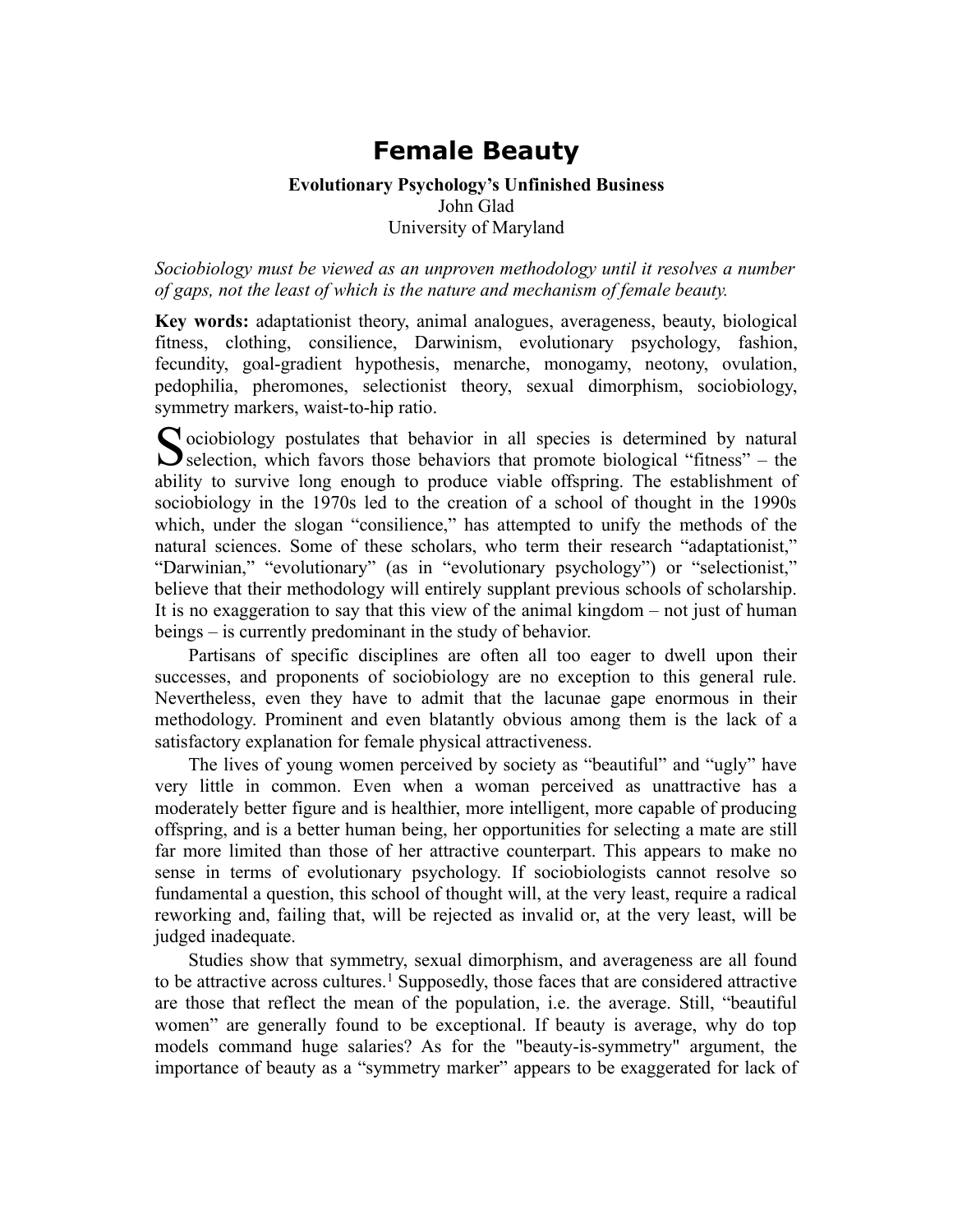#### Glad *Female Beauty* ▪ 2

other objective criteria. Faces – attractive and unattractive – are usually symmetrical. If one were to photographically reproduce the face of a physically unattractive person, mirroring one side with the other so as to achieve perfect symmetry, that person would still be physically unattractive. A perfectly symmetrical Frankenstein monster would still be a monster. A double but perfectly symmetrical cleft palate would be even worse than a single cleft palate. Conversely, a picture of one side of the face of a physically attractive person is still perceived as attractive and even beautiful, and many advertisements intentionally achieve this effect in displaying only a portion of the face. Photographically hybridize one side of an attractive face with an unattractive face on the other side, and no one will have difficulty choosing which side is beautiful and which is not.

Can it be that feminine beauty is totally explainable in terms of fecundity? Prone to enter into long-term relationships, human males have been preprogrammed by evolution to be attracted most strongly to females who possess the maximum potential for fertility. This means menarche (onset of menstruation) in combination with neoteny (the retention of immature characteristics into adulthood), thus insuring a maximum remaining fertility span. Such an analysis may not be politically correct, but slender, childlike limbs, slight chins, small noses, high-pitched voices, in combination with hormone-swollen buttocks, breasts and lips are the ideal pursued by glossy women's magazines, fashion designers, and plastic surgeons. It's what men want and what women want to be. Mature and young women alike use cosmetics and clothing with the goal of appearing as close to menarche as possible. A *New York Times* fashion journalist notes:

*One criticism being leveled at the clothes offered on the runways is that they are skewed too young. The most prevalent trend favors dresses suitable for either anorexic Lolitas or Mia Farrow circa 'Rosemary's Baby.' In either case, a pact with the devil is required. Trying to remain adolescent forever is doomed…. You hit 20, and you start developing a woman's body.<sup>2</sup>*

In a widely publicized case a Brazilian model actually died in December 2006 from complications caused by anorexia. She weighed only 88 pounds (40 kg) and was about 5 feet 8 inches tall (1.72 meters) tall. Doctors consider this weight normal for a 12-year-old girl no more than about 5 feet (1.5 meters) tall.<sup>3</sup>

But the sought-after look is more than just menarche; it aims at an even more specific target – imitating ovulation. Flushed cheeks, swollen lips, and large eyes set against a backdrop of delicate lace and silk are intended to create an impression of extreme vulnerability. Artificial pheromones – perfume – are added to the recipe to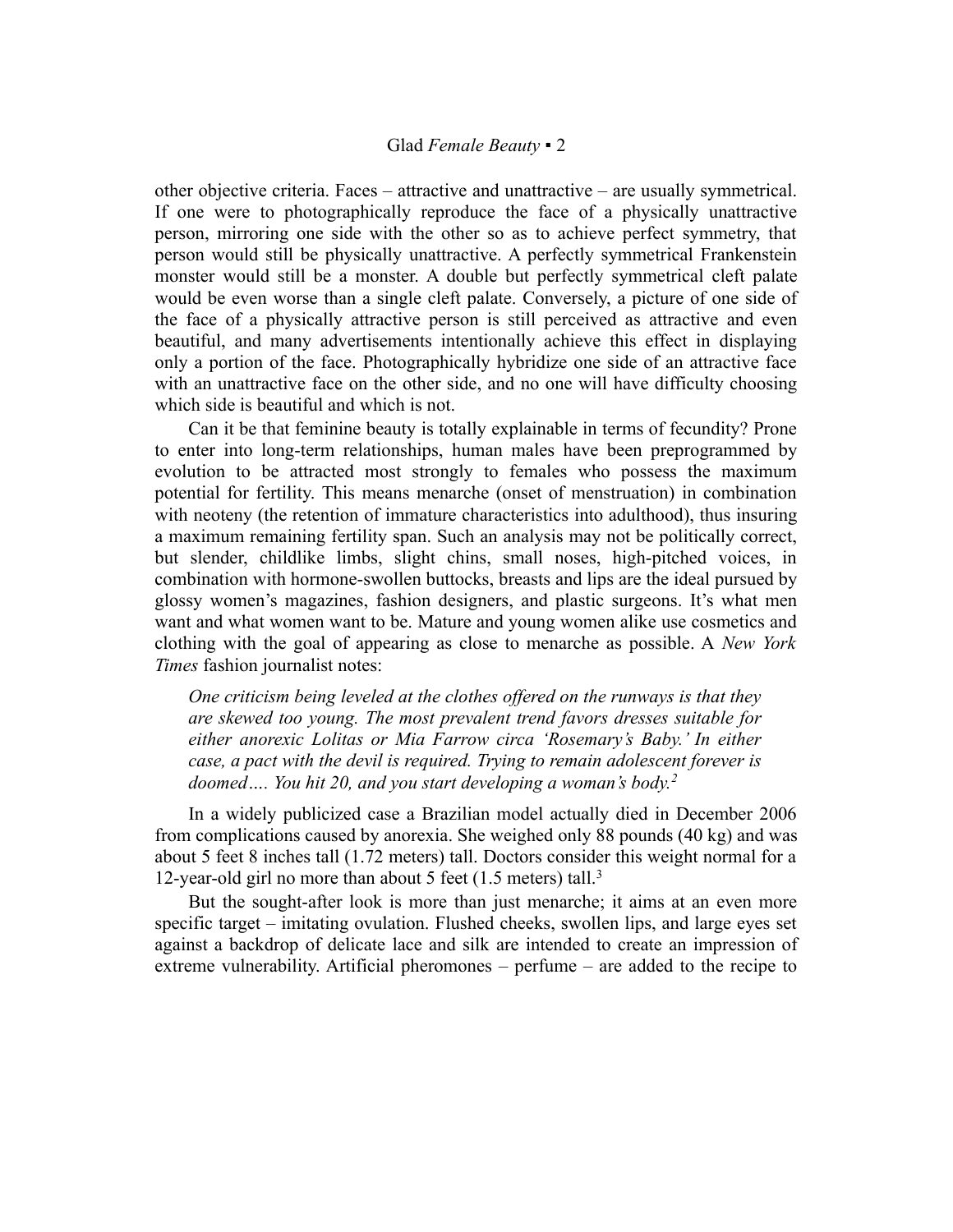compensate for man's feeble olfactory senses, not to mention his even more feeble resist[a](#page-2-0)nce to manipulation.<sup>a</sup>

Wishing to enjoy the flattering treatment accorded their older sisters, premenarchal girls employ the arts of fashion and cosmetics so as to create the impression that they have already passed through menarche, and "beauty pageants" in which five- and seven-year old girls wear heavy makeup and adult, pointedly "feminine" attire are intended to astonish and titillate by exploiting this neotenous effect. Ultra-thin models on fashion runways represent the same extreme pursuit of neotony – the prepubescent female figure crowned with a pointedly disdainful facial expression that bespeaks not merely sophistication but even satiation to the point of boredom.

Of course, this is at best only a partial answer. Fourteen-year-old girls are not all deemed by society to be equally pretty. Admittedly, perception of female beauty is arbitrarily intertwined with the passing fashions that surround it. The nature/nurture debate serves as an excellent illustration of the broad variability permitted within the framework of genetic imperatives. One study showed that private taste is about as powerful as shared taste.<sup>4</sup> Still, ancient Greek and Roman statues demonstrate a certain consistency of our concept of female beauty. Even Reubens' fuller female figures are hourglass (a low waist-to-hip ratio) in shape.

Logical as the preceding may seem, its validity is put into question by the existence of homosexuality. Homosexuality represents still another lacuna of sociobiology. (A hypothesis: perhaps it is simply the inevitable statistical tail of a Gaussian [normal] distribution?) Not only should homosexuality not exist, since it, at the very least, subtracts from reproduction, and at most prevents it altogether, it also makes a cult of youth, even though reproduction is irrelevant to the act. And, just as among heterosexuals, pedophile trends are sometimes evident. If the above logic treating female beauty as signal of fecundity is valid, how is it that the removal of this logic produces the identical results?

A second problem is evident in a 2006 study of Chimpanzee sexual behavior, which in theory ought to serve as an analogue to human behavior. Not only did male chimpanzees give no indication of particular susceptibility to youthful females, they

*The minarets are bayonets, the domes helmets, the mosques our barracks, the believers our soldiers.*

<span id="page-2-0"></span>a In contrast, male fashion is oriented to the aesthetic in a much more limited sense, clothing being intended to puff up male shoulders and render the man more imposing – a common practice among any number of species. By wearing expensive clothing the male is able to signal to females his ability to protect them and provide for their future offspring. Architecture – also an art form – fulfills much the same role as male clothing. The lines of the Turkish poem "A Soldier's Prayer" by Ziya Gökalp (1876- 1924) are illustrative: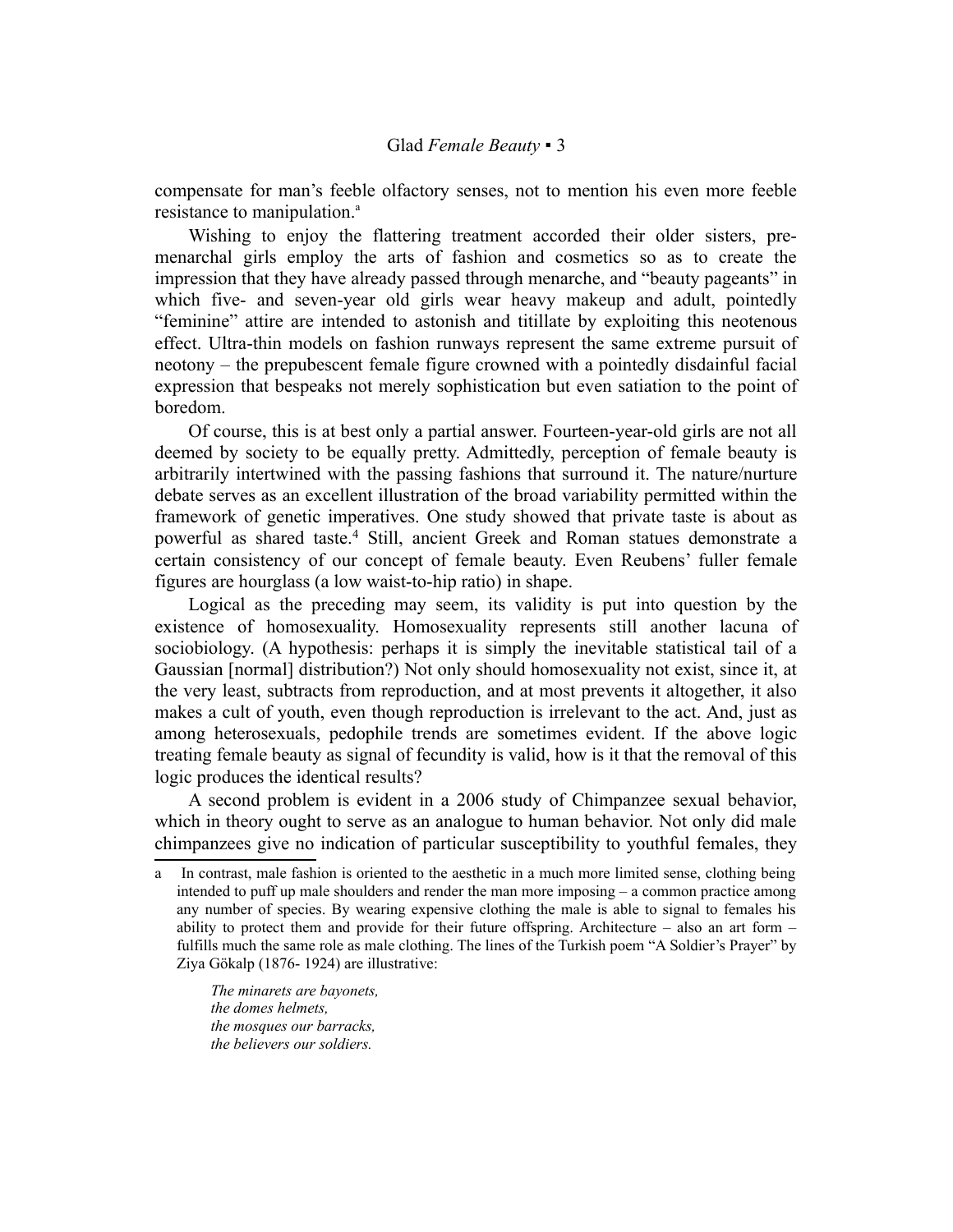## Glad *Female Beauty* ▪ 4

even preferred older females.<sup>5</sup> *The New York Times* reports that there is even a "niche" market in pornographic films featuring women in their fifties, favored by men in their twenties. (Still another "statistical tail"?) One hypothesis is that chimpanzees are more oriented toward short-term relations than are humans, and thus long-term fertility is not of significance. Nevertheless, as the authors concede, the discrepancy between majority human and chimpanzee sexual preferences has yet to be convincingly explained – by proponents of sociobiology or by anyone else, for that matter.

Women's fashions are certainly an art form, and they should be readily explainable within the framework of behaviorist and Darwinian psychological analysis. Intended to protect the wearer from cold and injury, clothing was originally strictly utilitarian in nature. Later, dress came to be used to identify the individual as a member of a specific community and to emphasize his or her sexual identity and status within that society. Sonya Marmeladova in Dostoevsky's *Crime and Punishment* is a prostitute and dresses in a fashion intended to signal her intentions. This may have been Russia, but it was nevertheless a Victorian epoch. How did a Russian prostitute in the second half of the nineteenth century signal to her clients? Or, for that matter, how about Carthage or Peking?

Female clothing and support garments replicate the shapes of a youthful (*i.e.* fecund) figure, and sexually distinctive parts of the body are not only emphasized, but partially exposed. All this conforms perfectly to behaviorist theory. The goal-gradient hypothesis, originally proposed by Clark Hull in 1932, states that the tendency to approach a goal increases with proximity to the goal.<sup>6</sup> (When Hull tested his "hypothesis," he found that rats in an alley ran progressively faster as they proceeded from the starting box to the food.)

A quite different strategy is pursued in traditional Islamic societies. A conservative Muslim women dressed entirely in black is attired like many a Christian nun who sees herself as a "bride of Christ." Some married Hasidic women even shave their heads. When all is said and done, Conservative Jewry, Christianity, and Islam are actually closer to each other in both worldview and style than to their liberal coreligionists.

Having greater access than men to sexual opportunities, women have long practiced limiting supply. Thus, they are less inclined than men to engage in frank descriptions of the sexual act and more likely to decry depictions of nude bodies as "pornography." By limiting access to sex, they are better able to coerce men into monogamy – a practice which runs radically counter to male biological urges. Thus, many Islamic women voluntarily – even enthusiastically – wear the *hajeeb*. For their part, men encourage traditional female dress codes for fear that their females may be impregnated by other males.